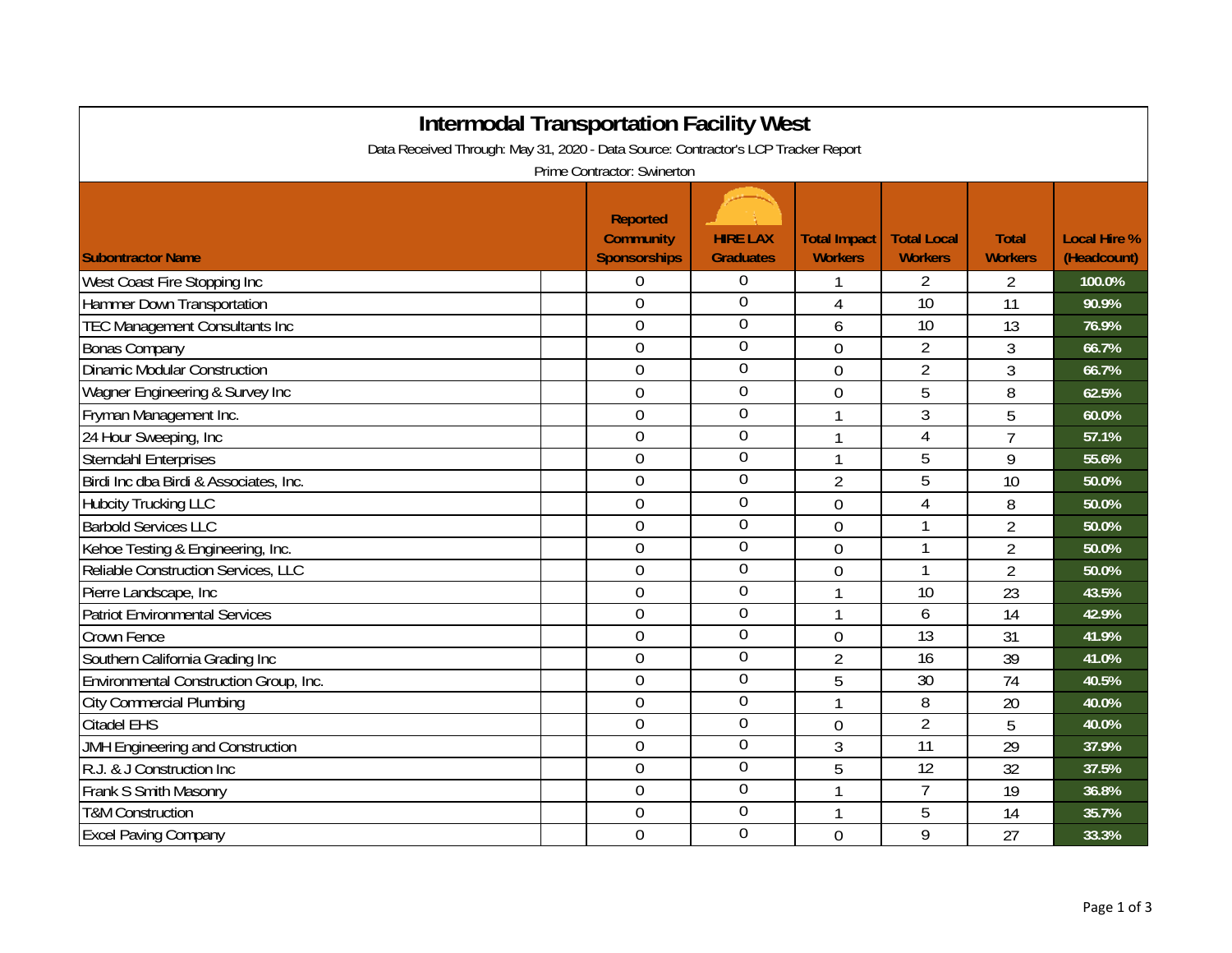| <b>Intermodal Transportation Facility West</b><br>Data Received Through: May 31, 2020 - Data Source: Contractor's LCP Tracker Report |            |                                                            |                                     |                                       |                                      |                                |                                    |  |
|--------------------------------------------------------------------------------------------------------------------------------------|------------|------------------------------------------------------------|-------------------------------------|---------------------------------------|--------------------------------------|--------------------------------|------------------------------------|--|
| Prime Contractor: Swinerton                                                                                                          |            |                                                            |                                     |                                       |                                      |                                |                                    |  |
| <b>Subontractor Name</b>                                                                                                             |            | <b>Reported</b><br><b>Community</b><br><b>Sponsorships</b> | <b>HIRE LAX</b><br><b>Graduates</b> | <b>Total Impact</b><br><b>Workers</b> | <b>Total Local</b><br><b>Workers</b> | <b>Total</b><br><b>Workers</b> | <b>Local Hire %</b><br>(Headcount) |  |
| Psomas                                                                                                                               |            | $\boldsymbol{0}$                                           | $\overline{0}$                      | 0                                     | 4                                    | 12                             | 33.3%                              |  |
| Geotechnical Professionals Inc.                                                                                                      |            | $\mathbf 0$                                                | $\mathbf 0$                         | $\mathbf{1}$                          | $\mathbf{1}$                         | 3                              | 33.3%                              |  |
| Hixson Backhoe Services, Inc.                                                                                                        |            | $\mathbf 0$                                                | $\overline{0}$                      | $\overline{0}$                        | $\mathbf{1}$                         | 3                              | 33.3%                              |  |
| <b>Taft Electric Company</b>                                                                                                         |            | $\mathbf 0$                                                | 0                                   | 5                                     | $\overline{22}$                      | 67                             | 32.8%                              |  |
| Morrow Meadows Corporation                                                                                                           |            | $\overline{0}$                                             | $\overline{0}$                      | $\overline{4}$                        | $\overline{38}$                      | 120                            | 31.7%                              |  |
| <b>CMZ</b> Excavation Inc                                                                                                            |            | $\overline{0}$                                             | $\boldsymbol{0}$                    | $\overline{0}$                        | $\overline{2}$                       | $\overline{7}$                 | 28.6%                              |  |
| <b>RMA Group</b>                                                                                                                     | <b>NEW</b> | $\boldsymbol{0}$                                           | $\overline{0}$                      | 1                                     | $\overline{2}$                       | $\overline{7}$                 | 28.6%                              |  |
| Sign Industries, Inc.                                                                                                                |            | $\overline{0}$                                             | 0                                   | $\overline{0}$                        | $\overline{2}$                       | $\overline{7}$                 | 28.6%                              |  |
| Mike Zarp, Inc.                                                                                                                      |            | $\boldsymbol{0}$                                           | $\boldsymbol{0}$                    | $\overline{2}$                        | 6                                    | 23                             | 26.1%                              |  |
| <b>Swinerton Builders</b>                                                                                                            |            | 6                                                          | 6                                   | 11                                    | 44                                   | 174                            | 25.3%                              |  |
| Pacific Steel Group                                                                                                                  |            | $\overline{0}$                                             | $\boldsymbol{0}$                    | 5                                     | 43                                   | 183                            | 23.5%                              |  |
| The JV Land Clearing                                                                                                                 |            | $\overline{0}$                                             | $\boldsymbol{0}$                    | 0                                     | 3                                    | 13                             | 23.1%                              |  |
| Connor Concrete Cutting & Coring                                                                                                     |            | $\overline{0}$                                             | 0                                   | 1                                     | $\overline{2}$                       | 9                              | 22.2%                              |  |
| Moran Consulting Corporation                                                                                                         |            | $\boldsymbol{0}$                                           | $\overline{0}$                      | 0                                     | $\overline{2}$                       | 9                              | 22.2%                              |  |
| <b>Bali Construction</b>                                                                                                             |            | $\overline{0}$                                             | $\mathbf 0$                         | $\overline{0}$                        | 12                                   | 57                             | 21.1%                              |  |
| All American Asphalt                                                                                                                 |            | $\boldsymbol{0}$                                           | $\overline{0}$                      |                                       | $\overline{4}$                       | 19                             | 21.1%                              |  |
| Murray Company                                                                                                                       |            | $\boldsymbol{0}$                                           | $\overline{0}$                      | 1                                     | 15                                   | 73                             | 20.5%                              |  |
| Traffic Management, Inc.                                                                                                             |            | $\boldsymbol{0}$                                           | $\boldsymbol{0}$                    | 0                                     | 4                                    | 21                             | 19.0%                              |  |
| Gonsalves & Santucci Inc dba Conco Pumping                                                                                           |            | $\overline{0}$                                             | $\boldsymbol{0}$                    | 1                                     | $\overline{4}$                       | 24                             | 16.7%                              |  |
| Best Contracting Services, Inc.                                                                                                      |            | $\boldsymbol{0}$                                           | $\boldsymbol{0}$                    | 0                                     | $\mathbf{1}$                         | 6                              | 16.7%                              |  |
| Shambaugh & Son, LP                                                                                                                  |            | $\overline{0}$                                             | 0                                   | $\overline{0}$                        | $\mathbf{1}$                         | 6                              | 16.7%                              |  |
| Maxim Crane Works                                                                                                                    |            | $\overline{0}$                                             | 0                                   | $\overline{0}$                        | $\overline{2}$                       | 15                             | 13.3%                              |  |
| Marne Construction, Inc.                                                                                                             |            | $\boldsymbol{0}$                                           | 0                                   | 0                                     | $\overline{10}$                      | 78                             | 12.8%                              |  |
| Pavement Recycling Systems, Inc                                                                                                      |            | $\overline{0}$                                             | $\overline{0}$                      | $\overline{0}$                        | $\mathbf{1}$                         | 8                              | 12.5%                              |  |
| C Below Inc                                                                                                                          |            | $\mathbf 0$                                                | $\overline{0}$                      | 1                                     | 1                                    | 27                             | 3.7%                               |  |
| PCI                                                                                                                                  |            | $\mathbf 0$                                                | $\overline{0}$                      | $\mathbf 0$                           | $\mathbf 0$                          | 23                             | 0.0%                               |  |
| <b>Torrent Resources</b>                                                                                                             |            | $\boldsymbol{0}$                                           | $\mathbf 0$                         | $\mathbf{0}$                          | $\boldsymbol{0}$                     | 10                             | 0.0%                               |  |
| Harpers Backhoe Service Inc                                                                                                          |            | $\overline{0}$                                             | $\overline{0}$                      | $\overline{0}$                        | $\overline{0}$                       | 3                              | 0.0%                               |  |